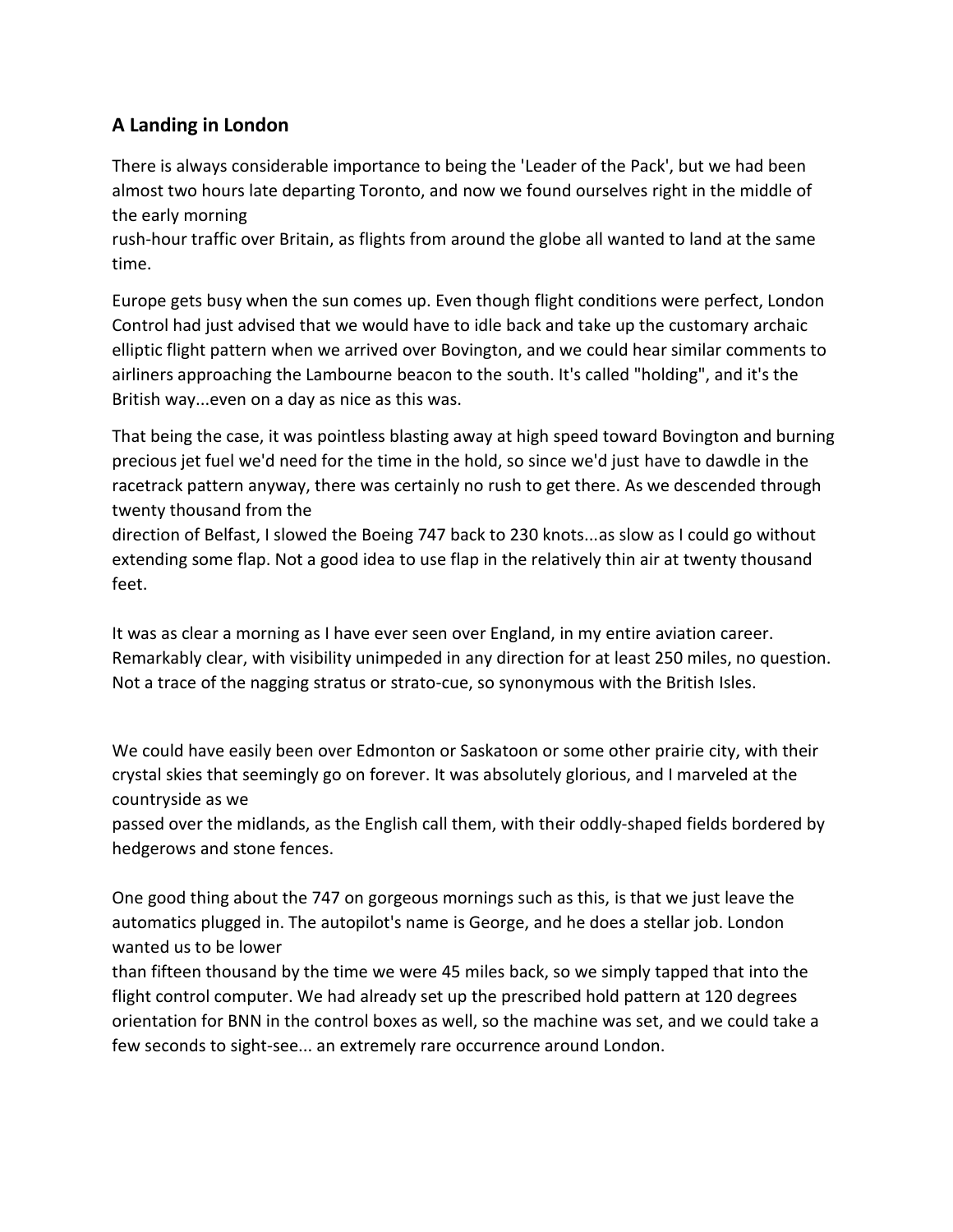Arriving over Bovington at 230 knots, the '47 dutifully rolled into a perfect right turn in complete obedience as we continued our descent through thirteen thousand. Every few minutes, the London Controller would re-clear us down another thousand feet, whenever his lower terminal traffic would permit. I'd tap the '47 on the glareshield, and it humbly complied, like a well-trained horse. The lower we descended in the clear morning air, the more vivid the ground became, and I was struck by the intricate organization of creeks, dams, factories and housing settlements, all knit together with roads and rails.

And airports...because of the fact that we seldom see the ground, I hadn't realized that there were several small airports nested right in London Heathrow's very armpits.

When a rare lull in the air traffic chatter occurred, the First Officer keyed his mike and asked the British traffic controller the name of one tidy-looking little airport off to our left.

"That would be High Wycombe, suh" came the reply. The Brits are quite formal and often include the "sir"... but our query suddenly opened a can of worms, as a third voice chimed in with a markedly British accent: "Who's that inquiring about High Wycombe?" ... the inference of course being "what colonial twit doesn't even know about the airports that encompass the infamous Heathrow?" I mean... (chortle) (snort). Realizing that this topic could become a bit verbose at a busy time, we didn't respond to the challenge and moved our pinkies away from the mike buttons; the airwaves reverted back to business as usual.

Once more around the pattern: fly northwest for one minute, turn right and fly southeast for one minute. Again. And again. Computers do such an excellent job of mundane tasks. Steadily we stepped the 747 down through the altitudes, down to eight thousand feet, the lowest 'airliner altitude' available over Bovington, which thinking about it, allows the smaller airports like High Wycombe to coexist with the gaggles of heavy metal flying overhead.

Finally, it was our kick at the can as London Control asked us to call "The Director" (ahem) who, in London parlance, is the gentleman responsible for providing the 'radar steer' information to fit us into the queue to our final approach. We called, and he advised that he was setting us up for Heathrow's Runway 27 Left.

London Heathrow airport has only two runways that are used, and they run east-west, exactly parallel to each other. However, to keep the planes far enough apart for safety, one of the runways lies on the north side of the airfield, and the other lies on the south side, with the main passenger terminals being situated between them.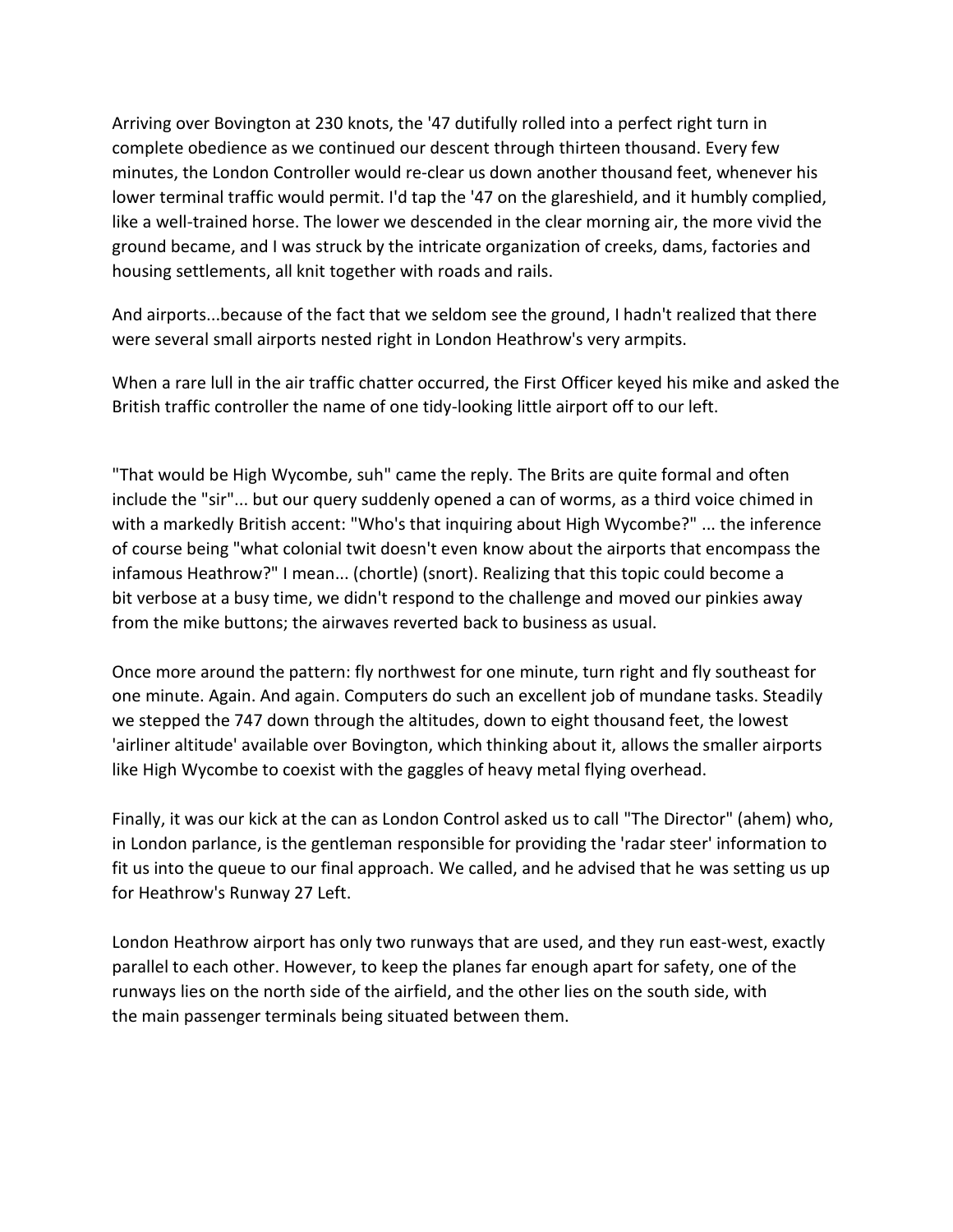Many airports have a similar runway arrangement. London Heathrow's runways are designated "Left" and "Right", another common practice within aviation. So, after hearing the Director, we planned a landing on 27L, and dialed the necessary frequencies on the receivers to set it up on the screens. We were thus prepared for the approach and landing.

Noise is a giant watchword in London, in that if you make it, it costs money... meaning, and there are fines. Big ones. The trick to this, after leaving any of the rally beacons like Bovington or Lambourne, is to carefully employ a steady-rate semi-glide descent, all the way down from eight thousand feet to the interception of the instrument landing approach slope, and finally end up aligned with the runway, about eight-to-twelve miles back. Tickle the throttles of the four big Pratt engines ever so slightly... just sufficiently to extend the glide, and the people living below scarcely know there's a plane overhead.

The big sin, on the other hand, is to allow the 747 to descend quickly down to approach altitude, which would then require fistfulls of power to fly the remainder of the way low-andslow, and rattle the rooftops in the process. If that should occur, the boss will most certainly schedule a little chat back at home base: guaranteed. However, this time, the Director was quite helpful, in that he periodically issued little 'hints' of how many 'track miles' he expected the flight would still have to fly to the runway... a gesture which affords crews a measure of assistance in their calculations. It's a bit like a cordial Maître d'... wending a guest through a darkened restaurant to the proper table. Such is the manner of the London Heathrow Director.

And it all ran like clockwork... the 747 obediently took the last turn to the final approach course, and voilá: the glide slope indicator centered beautifully! We were noiseless; science triumphed again.

Established on our final approach, we could see the runway ahead, but off to the left a bit. Glancing at the compass on the Nav screen, I realized that the ship's autopilot was holding a good chunk of crab to compensate for wind drift. It was apparent that the wind at three thousand feet was far stronger from the north than was being reported on the ground, and a glance at the CRT in front of me substantiated that subtle observation. No matter though, as it was all part of a pilot's day at work.

Once on final approach, aircraft speed control becomes critical, as London tries to fit aircraft quite close together for landings in fairly rapid succession, so accordingly we set about extending more flap in order to maintain sufficient lift at the required lower airspeed. The wheels (all 18) were extended then as well, and with the increased air drag of the gear, we stabilized at 160 knots.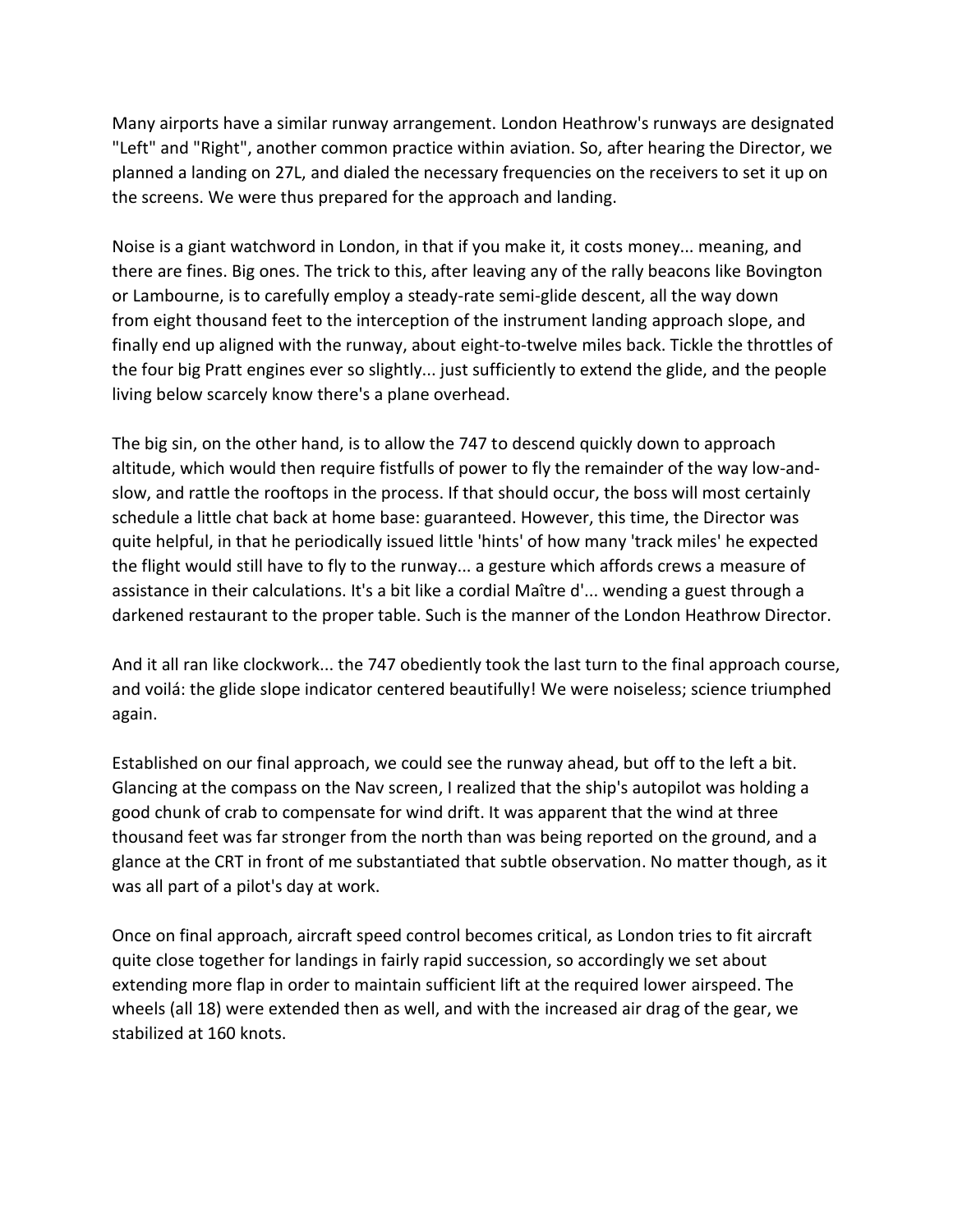She was "steady as she goes" and, pretty as a picture, descending on the electronic glide path. Generally, we just punch the buttons and let George continue to control the plane during all the busy stuff around the radar area, especially at the end of a long night of flying over the Atlantic. Then at a mile or so before touchdown, we disconnect the automatics and land the ship by hand, because practically any pilot anywhere prefers to do the landing rather than leaving it up to the machine. Such was the plan that morning; I would do the landing.

The Director called a final time and asked us to switch to the tower frequency, because it is the control tower that actually issues the clearances to aircraft to takeoff or land. A 'clearance' is in fact 'permission', with the inference that 'all is clear'. The airport runway is always the sacred domain of the tower controller alone, who issues the takeoff or landing clearances when all is safe.

In addition to rigid speed control on final, good runway technique after touchdown is even more imperative... the reason being that in order for Heathrow to maintain the high volume of arrivals and departures on only two operative runways, each airliner must spend as little time on the pavement as possible. The tower controller watches the landing traffic carefully, knowing full well that the next plane is only a scant minute behind. Cool coordination is the big key.

We called the tower controller, and were greeted with a cheery "Good morning Air Canader". Sometimes in England, a trailing letter 'a' of a word (as in 'Canada') is pronounced by the British as an 'er' sound. Don't ask why... like many things over there... it's just 'British'. We get used to it.

Unbeknown to us at that moment, the preceding airliner had missed the high-speed turnoff on 27L and was still occupying the runway...the runway WE needed. Our first hint of consternation was a quick radio transmission from the previously 'affable' tower controller: "Air Canader, do you you have runway 27 Right in sight?" I glanced at my First Officer, and saw him glancing quizzically at me, as in... "he DID say 27 'Right', did he not?" Since I was the pilot doing the flying on this beautiful sunny morning, and we had indeed seen both runways since we turned onto final, the First Officer calmly replied "Affirmative". Almost instantaneously the controller shot back "Air Canader... now cleared to land on runway 27 RIGHT".

My first reaction was "You've GOT to be KIDDING!" followed quickly by "What? Can we DO this?" We were less than forty seconds from touchdown and the other runway was 'away up north'. My tired eyes had been squinting toward 27R ever since the tower had asked the first question, and now my educated mind suddenly said "yes".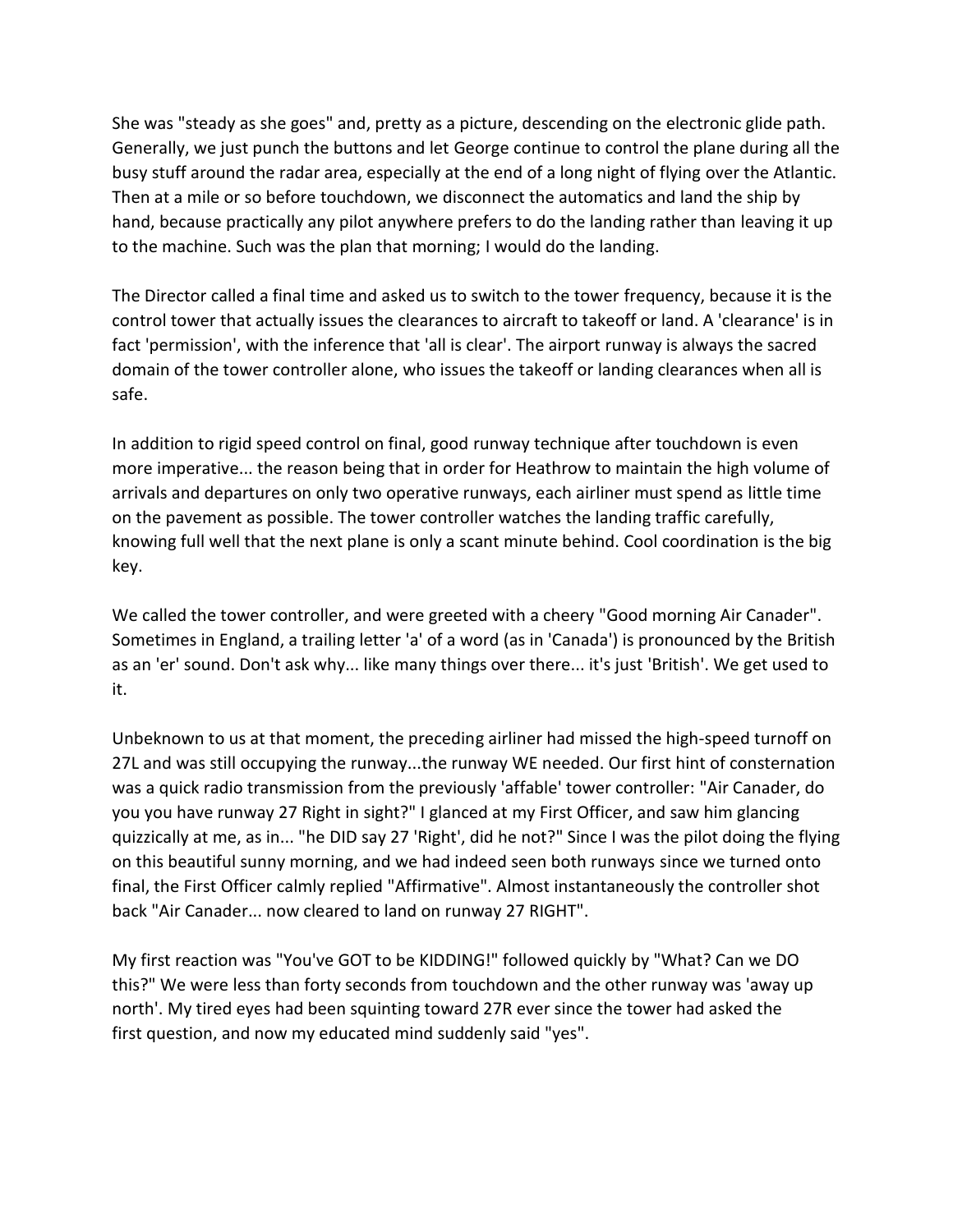Instinctively both hands thrust forward simultaneously... the left clutched the left horn of the hefty yoke and the right hand grabbed the four throttles. I thumbed the 'disconnect button', and instantly I had two mitts full of honkin' 747 looking for a flat place to land.

In the next few seconds, the reason for all this sudden kafuffle became clear as we heard the tower controller call to the aircraft immediately behind us and issue an instruction for him to overshoot, because runway 27L was still occupied by another aircraft.

By this time, I had smartly rolled the '47 over on her right wing to head her northwest, toward the threshold of 27R. My mind raced, as this had to be flown perfectly. Timing was the key ingredient, for I knew too well that I had to make an equal 'left bank' at precisely the right moment so as to finish up 'exactly' on the 27R centerline.

A Boeing 747 is a huge flying machine with a lot of inertia, and there would be scant room left for any corrections. If I was a little tired before, I was wide awake now, and my eyes raced over the flight instruments for altitude, airspeed and glide path information... my right hand ready to jockey the throttles if required. I realized that the glide path on my screen was still that of 27L, but I reasoned that since the two runways were practically abreast of each other, the information would be valid enough to guide us in this maneuver.

Descending a forty-seven too quickly and grazing trees and rooftops can ruin an entire day, so I quite relished the glide path indication. I had scarcely begun to utter that fact to the First Officer, when he announced "The right glide path is on the screen, Boss". In the flurry of activity, he had quickly punched in the new runway. Perfect. That F/O was so cool - a true professional!

I kept the lumbering '47 on a continuous descent, while repeatedly checking the airspeed. I marveled how accurately it stayed on 150...precisely the speed we wanted. Then it occurred to me... duh... no wonder... my right thumb must have missed the auto-throttle disconnect switch when I had initially grabbed control of the plane, so the auto-throttle system had continued to operate, and had nailed that airspeed right on 150. I grinned at the realization and thought to myself "Thank you, Mr. Boeing", but then pressed my thumb again and disconnected the system for sure, in preparation for the touchdown! By this time we were getting low, and in fairly tight. It was time to start the roll to the left.

The new glide slope indication told me we were on the money; this was all going to work. Then I remembered the north wind; it would affect my turn. A quick glance at the wind presentation on the CRT told me that it was still blowing from the north, but not nearly as strong as before, probably because we were now flying much closer to the ground.